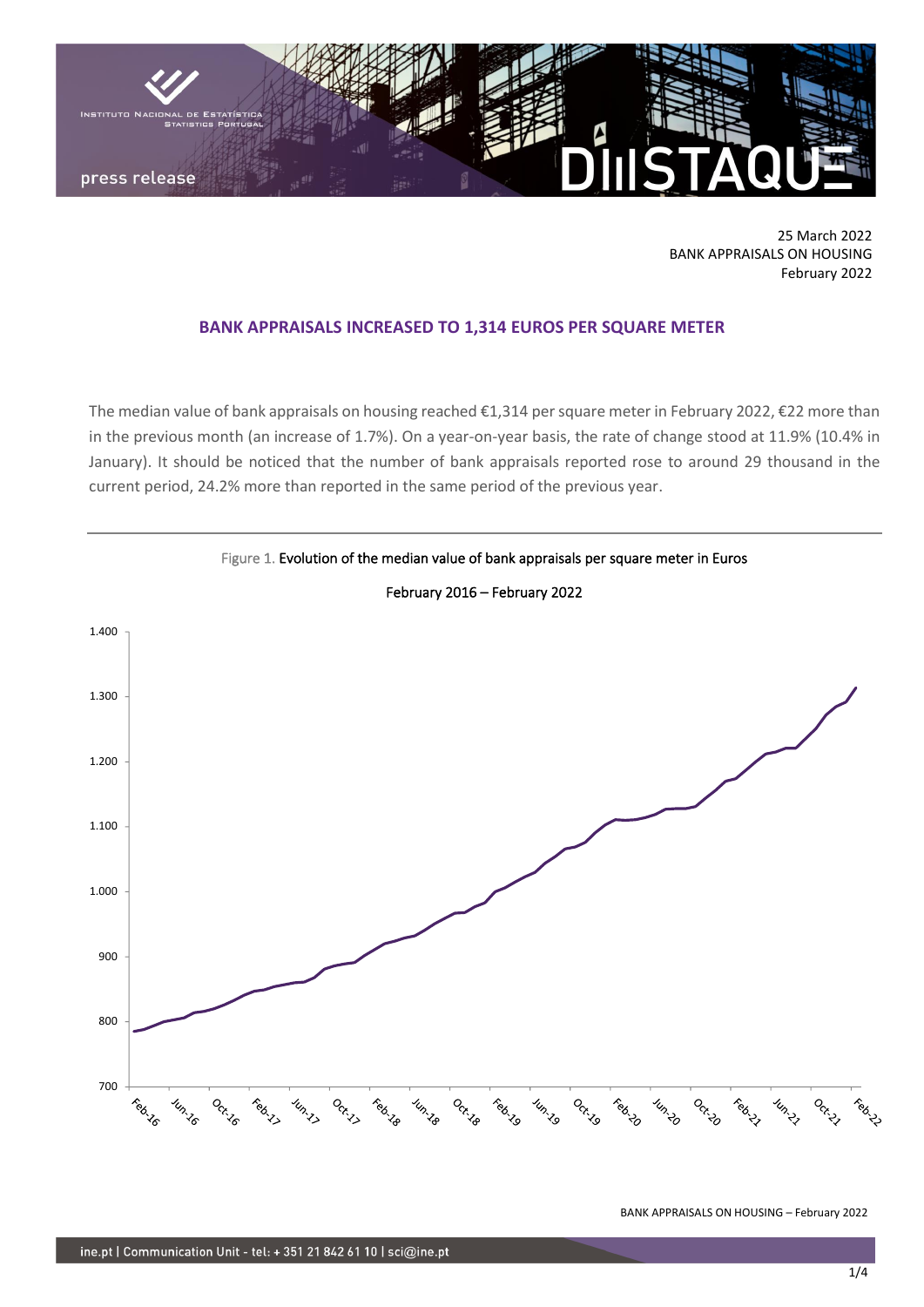

## BANK APPRAISALS ON HOUSING

|                                       | <b>Portugal</b>    |                                     |               | <b>NUTS II Regional breakdown</b> |                    |              |               |            |            |                                 |            |                |
|---------------------------------------|--------------------|-------------------------------------|---------------|-----------------------------------|--------------------|--------------|---------------|------------|------------|---------------------------------|------------|----------------|
| Month                                 |                    |                                     |               | <b>Norte</b>                      |                    |              | Centro        |            |            | Área metropolitana de<br>Lisboa |            |                |
|                                       | All Dwellings      | Apartments                          | Houses        | All Dwellings                     | Apartments         | Houses       | All Dwellings | Apartments | Houses     | All Dwellings                   | Apartments | Houses         |
| Feb-21                                | 1,174              | 1,291                               | 975           | 1,024                             | 1,092              | 933          | 843           | 882        | 812        | 1,558                           | 1,562      | 1,545          |
| $Mar-21$                              | 1,187              | 1,300                               | 993           | 1,033                             | 1,100              | 943          | 861           | 899        | 825        | 1,567                           | 1,570      | 1,551          |
| Apr-21                                | 1,200              | 1,314                               | 1,000         | 1,039                             | 1,110              | 948          | 866           | 903        | 820        | 1,582                           | 1,582      | 1,581          |
| $May-21$                              | 1,212              | 1,326                               | 1,012         | 1,046                             | 1,117              | 950          | 875           | 914        | 835        | 1,591                           | 1,586      | 1,606          |
| $Jun-21$                              | 1,215              | 1,339                               | 1,001         | 1,043                             | 1,117              | 945          | 870           | 918        | 825        | 1,600                           | 1,599      | 1,611          |
| $Jul-21$                              | 1,221              | 1,350                               | 998           | 1,051                             | 1,129              | 944          | 873           | 928        | 824        | 1,608                           | 1,606      | 1,612          |
| Aug-21                                | 1,221              | 1,356                               | 987           | 1,050                             | 1,143              | 943          | 866           | 927        | 807        | 1,625                           | 1,626      | 1,613          |
| Sep-21                                | 1,236              | 1,369                               | 998           | 1,068                             | 1,165              | 952          | 876           | 939        | 819        | 1,638                           | 1,634      | 1,652          |
| Oct-21                                | 1,251              | 1,385                               | 1,010         | 1,084                             | 1,183              | 964          | 880           | 944        | 826        | 1,659                           | 1,650      | 1,683          |
| Nov-21                                | 1,272              | 1,401                               | 1,031         | 1,095                             | 1,185              | 980          | 899           | 950        | 855        | 1,675                           | 1,669      | 1,694          |
| Dec-21                                | 1,285              | 1,419                               | 1,030         | 1,102                             | 1,190              | 983          | 904           | 960        | 853        | 1,701                           | 1,695      | 1,722          |
| $Jan-22$                              | 1,292              | 1,437                               | 1,037         | 1,108                             | 1,194              | 990          | 914           | 970        | 867        | 1,730                           | 1,725      | 1,750          |
| Feb-22                                | 1,314              | 1,462                               | 1,047         | 1,125                             | 1,219              | 1,000        | 928           | 982        | 875        | 1,767                           | 1,762      | 1,792          |
| Month-on-month growth rates, in % (*) |                    |                                     |               |                                   |                    |              |               |            |            |                                 |            |                |
| Feb-21                                | 0.3                | 0.5                                 | 0.7           | $1.5\,$                           | 0.7                | 1.9          | 0.1           | 1.5        | $-0.6$     | $1.4\,$                         | 1.9        | $-0.5$         |
| $Mar-21$                              | $1.1\,$            | 0.7                                 | 1.8           | 0.9                               | 0.7                | 1.1          | 2.1           | 1.9        | 1.6        | 0.6                             | 0.5        | 0.4            |
| Apr-21                                | $1.1\,$            | $1.1\,$                             | 0.7           | 0.6                               | 0.9                | 0.5          | 0.6           | 0.4        | $-0.6$     | 1.0                             | 0.8        | $1.9\,$        |
| $May-21$                              | $1.0\,$            | 0.9                                 | $1.2\,$       | 0.7                               | $0.6\,$            | 0.2          | $1.0$         | $1.2\,$    | 1.8        | 0.6                             | 0.3        | $1.6\,$        |
| $Jun-21$                              | 0.2                | $1.0\,$                             | $-1.1$        | $-0.3$                            | $0.0\,$            | $-0.5$       | $-0.6$        | 0.4        | $-1.2$     | 0.6                             | 0.8        | 0.3            |
| $Jul-21$                              | 0.5                | 0.8                                 | $-0.3$        | 0.8                               | $1.1\,$            | $-0.1$       | 0.3           | $1.1\,$    | $-0.1$     | 0.5                             | 0.4        | $0.1\,$        |
| Aug-21                                | 0.0                | 0.4                                 | $-1.1$        | $-0.1$                            | $1.2\,$            | $-0.1$       | $-0.8$        | $-0.1$     | $-2.1$     | $1.1\,$                         | $1.2\,$    | $0.1\,$        |
| $Sep-21$                              | $1.2\,$            | $1.0\,$                             | 1.1           | $1.7\,$                           | 1.9                | 1.0          | 1.2           | $1.3\,$    | 1.5<br>0.9 | 0.8                             | 0.5        | 2.4            |
| Oct-21                                | $1.2\,$            | $1.2\,$                             | $1.2\,$       | $1.5\,$                           | $1.5\,$<br>$0.2\,$ | 1.3          | 0.5           | 0.5<br>0.6 | 3.5        | 1.3                             | 1.0        | 1.9            |
| Nov-21<br>Dec-21                      | $1.7\,$<br>$1.0\,$ | $1.2\,$<br>1.3                      | 2.1<br>$-0.1$ | $1.0\,$<br>0.6                    | 0.4                | $1.7$<br>0.3 | 2.2<br>0.6    | $1.1\,$    | $-0.2$     | $1.0\,$<br>1.6                  | 1.2<br>1.6 | 0.7<br>$1.7\,$ |
| $Jan-22$                              | 0.5                | 1.3                                 | 0.7           | 0.5                               | 0.3                | 0.7          | 1.1           | $1.0\,$    | $1.6\,$    | $1.7\,$                         | 1.8        | 1.6            |
| Feb-22                                | $1.7\,$            | 1.7                                 | $1.0\,$       | 1.5                               | 2.1                | 1.0          | 1.5           | $1.2\,$    | 0.9        | 2.1                             | 2.1        | 2.4            |
|                                       |                    | Year-on-year growth rates, in % (*) |               |                                   |                    |              |               |            |            |                                 |            |                |
| Feb-21                                | 5.7                | 6.9                                 | 5.1           | 6.4                               | 8.3                | 6.6          | 2.6           | 4.1        | 3.4        | 5.3                             | 5.0        | 7.8            |
| $Mar-21$                              | 6.9                | 7.5                                 | 7.6           | 7.6                               | 8.5                | 7.8          | 5.5           | 6.4        | $6.0\,$    | 5.7                             | 5.2        | 7.6            |
| Apr-21                                | 8.0                | 8.6                                 | $6.5\,$       | 7.9                               | 9.1                | 6.9          | 4.3           | 4.9        | 2.8        | 6.7                             | $6.2$      | $8.1\,$        |
| $May-21$                              | 8.8                | 9.4                                 | $6.2\,$       | 7.6                               | 9.0                | 4.6          | 3.7           | 3.9        | $2.5\,$    | $7.1\,$                         | $6.8\,$    | $\bf 8.1$      |
| $Jun-21$                              | 8.6                | 9.8                                 | 3.8           | $5.2$                             | $6.6\,$            | 2.3          | $1.4\,$       | $3.5\,$    | $-0.8$     | 7.7                             | 8.0        | $6.8\,$        |
| $Jul-21$                              | 8.3                | 9.8                                 | 3.5           | 5.5                               | $7.0\,$            | $2.4\,$      | 3.1           | $5.0\,$    | $1.0\,$    | 8.1                             | 8.5        | 6.5            |
| Aug-21                                | 8.2                | 9.9                                 | 3.2           | $5.0$                             | $7.1\,$            | 3.6          | 2.7           | $5.5\,$    | $0.6\,$    | 8.4                             | 9.0        | 5.5            |
| $Sep-21$                              | 9.6                | 11.0                                | 4.7           | 7.7                               | 10.1               | 5.3          | 5.3           | $\bf 8.1$  | 2.8        | 9.7                             | 10.0       | 8.1            |
| Oct-21                                | 10.6               | 11.8                                | 6.7           | 9.2                               | $11.5\,$           | $6.8\,$      | $6.2\,$       | 8.5        | 4.8        | 10.3                            | 10.3       | 9.8            |
| $Nov-21$                              | 11.2               | 11.9                                | 8.1           | 10.2                              | 11.5               | 8.6          | 7.9           | 9.3        | 7.5        | 11.1                            | 11.6       | 8.9            |
| Dec-21                                | 11.2               | 12.1                                | 7.6           | 10.2                              | 10.4               | $7.7$        | $\bf 8.1$     | $10.1\,$   | 6.6        | 11.5                            | 11.8       | 10.2           |
| $Jan-22$                              | 10.4               | 11.9                                | $7.1\,$       | 9.8                               | $10.1\,$           | $\bf 8.1$    | 8.6           | $11.6\,$   | $6.1\,$    | 12.6                            | 12.5       | 12.8           |
| Feb-22                                | 11.9               | 13.2                                | $7.4$         | 9.9                               | 11.6               | $7.2$        | $10.1\,$      | 11.3       | 7.8        | 13.4                            | 12.8       | 16.0           |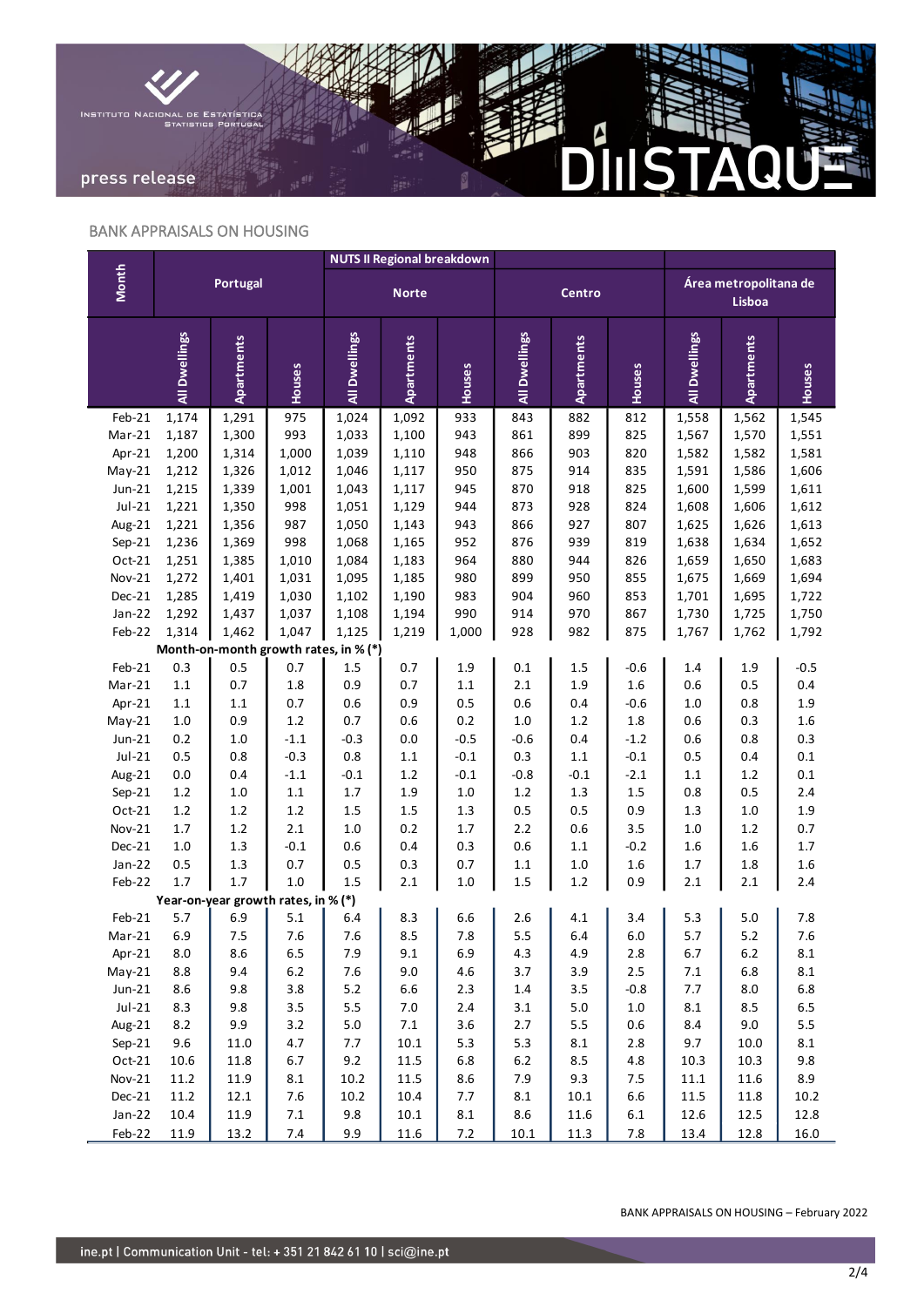

# BANK APPRAISALS ON HOUSING (continued)

| Região Autónoma dos<br>Região Autónoma da<br>Alentejo<br><b>Algarve</b><br><b>Madeira</b><br><b>Açores</b><br>All Dwellings<br>All Dwellings<br>All Dwellings<br>All Dwellings<br>Apartments<br>Apartments<br>Apartments<br>Apartments<br><b>Houses</b><br>Houses<br>Houses<br>Houses<br>$Feb-21$<br>1,561<br>933<br>837<br>865<br>1,522<br>1,507<br>1,148<br>874<br>1,192<br>1,186<br>814<br>870<br>1,546<br>1,508<br>1,644<br>967<br>1,200<br>1,198<br>Mar-21<br>859<br>850<br>924<br>1,197<br>853<br>859<br>Apr-21<br>855<br>1,559<br>1,526<br>1,621<br>975<br>1,240<br>939<br>1,226<br>1,232<br>851<br>871<br>$May-21$<br>860<br>1,559<br>1,526<br>1,633<br>971<br>1,167<br>929<br>1,216<br>1,226<br>851<br>967<br>$Jun-21$<br>851<br>850<br>1,574<br>1,562<br>1,611<br>1,124<br>1,210<br>913<br>1,228<br>971<br>$Jul-21$<br>849<br>863<br>832<br>1,607<br>1,600<br>1,628<br>1,127<br>928<br>1,205<br>1,235<br>827<br>976<br>Aug-21<br>851<br>877<br>1,632<br>1,649<br>1,590<br>1,134<br>938<br>1,244<br>1,287<br>836<br>863<br>892<br>1,659<br>1,669<br>1,626<br>967<br>924<br>1,267<br>1,310<br>$Sep-21$<br>1,134<br>859<br>Oct-21<br>873<br>888<br>1,673<br>1,674<br>1,658<br>951<br>1,179<br>913<br>1,286<br>1,319<br>Nov-21<br>873<br>905<br>840<br>1,708<br>1,701<br>1,758<br>952<br>1,218<br>917<br>1,286<br>1,318<br>977<br>867<br>911<br>829<br>1,731<br>1,720<br>1,753<br>1,290<br>927<br>1,271<br>1,190<br>Dec-21<br>1,308 |              | <b>NUTS II Regional breakdown</b> |     |     |       |       |       |       |       |     |       |       |       |
|-------------------------------------------------------------------------------------------------------------------------------------------------------------------------------------------------------------------------------------------------------------------------------------------------------------------------------------------------------------------------------------------------------------------------------------------------------------------------------------------------------------------------------------------------------------------------------------------------------------------------------------------------------------------------------------------------------------------------------------------------------------------------------------------------------------------------------------------------------------------------------------------------------------------------------------------------------------------------------------------------------------------------------------------------------------------------------------------------------------------------------------------------------------------------------------------------------------------------------------------------------------------------------------------------------------------------------------------------------------------------------------------------------------------------------------------|--------------|-----------------------------------|-----|-----|-------|-------|-------|-------|-------|-----|-------|-------|-------|
|                                                                                                                                                                                                                                                                                                                                                                                                                                                                                                                                                                                                                                                                                                                                                                                                                                                                                                                                                                                                                                                                                                                                                                                                                                                                                                                                                                                                                                           | <b>Month</b> |                                   |     |     |       |       |       |       |       |     |       |       |       |
|                                                                                                                                                                                                                                                                                                                                                                                                                                                                                                                                                                                                                                                                                                                                                                                                                                                                                                                                                                                                                                                                                                                                                                                                                                                                                                                                                                                                                                           |              |                                   |     |     |       |       |       |       |       |     |       |       |       |
|                                                                                                                                                                                                                                                                                                                                                                                                                                                                                                                                                                                                                                                                                                                                                                                                                                                                                                                                                                                                                                                                                                                                                                                                                                                                                                                                                                                                                                           |              |                                   |     |     |       |       |       |       |       |     |       |       | 1,204 |
|                                                                                                                                                                                                                                                                                                                                                                                                                                                                                                                                                                                                                                                                                                                                                                                                                                                                                                                                                                                                                                                                                                                                                                                                                                                                                                                                                                                                                                           |              |                                   |     |     |       |       |       |       |       |     |       |       | 1,201 |
|                                                                                                                                                                                                                                                                                                                                                                                                                                                                                                                                                                                                                                                                                                                                                                                                                                                                                                                                                                                                                                                                                                                                                                                                                                                                                                                                                                                                                                           |              |                                   |     |     |       |       |       |       |       |     |       |       | 1,215 |
|                                                                                                                                                                                                                                                                                                                                                                                                                                                                                                                                                                                                                                                                                                                                                                                                                                                                                                                                                                                                                                                                                                                                                                                                                                                                                                                                                                                                                                           |              |                                   |     |     |       |       |       |       |       |     |       |       | 1,194 |
|                                                                                                                                                                                                                                                                                                                                                                                                                                                                                                                                                                                                                                                                                                                                                                                                                                                                                                                                                                                                                                                                                                                                                                                                                                                                                                                                                                                                                                           |              |                                   |     |     |       |       |       |       |       |     |       |       | 1,181 |
|                                                                                                                                                                                                                                                                                                                                                                                                                                                                                                                                                                                                                                                                                                                                                                                                                                                                                                                                                                                                                                                                                                                                                                                                                                                                                                                                                                                                                                           |              |                                   |     |     |       |       |       |       |       |     |       |       | 1,152 |
|                                                                                                                                                                                                                                                                                                                                                                                                                                                                                                                                                                                                                                                                                                                                                                                                                                                                                                                                                                                                                                                                                                                                                                                                                                                                                                                                                                                                                                           |              |                                   |     |     |       |       |       |       |       |     |       |       | 1,128 |
|                                                                                                                                                                                                                                                                                                                                                                                                                                                                                                                                                                                                                                                                                                                                                                                                                                                                                                                                                                                                                                                                                                                                                                                                                                                                                                                                                                                                                                           |              |                                   |     |     |       |       |       |       |       |     |       |       | 1,138 |
|                                                                                                                                                                                                                                                                                                                                                                                                                                                                                                                                                                                                                                                                                                                                                                                                                                                                                                                                                                                                                                                                                                                                                                                                                                                                                                                                                                                                                                           |              |                                   |     |     |       |       |       |       |       |     |       |       | 1,179 |
|                                                                                                                                                                                                                                                                                                                                                                                                                                                                                                                                                                                                                                                                                                                                                                                                                                                                                                                                                                                                                                                                                                                                                                                                                                                                                                                                                                                                                                           |              |                                   |     |     |       |       |       |       |       |     |       |       | 1,200 |
|                                                                                                                                                                                                                                                                                                                                                                                                                                                                                                                                                                                                                                                                                                                                                                                                                                                                                                                                                                                                                                                                                                                                                                                                                                                                                                                                                                                                                                           |              |                                   |     |     |       |       |       |       |       |     |       |       |       |
|                                                                                                                                                                                                                                                                                                                                                                                                                                                                                                                                                                                                                                                                                                                                                                                                                                                                                                                                                                                                                                                                                                                                                                                                                                                                                                                                                                                                                                           | $Jan-22$     | 880                               | 919 | 843 | 1,780 | 1,781 | 1,756 | 1,010 | 1,285 | 948 | 1,294 | 1,318 | 1,254 |
| 903<br>933<br>881<br>1,263<br>1,811<br>1,803<br>1,830<br>1,031<br>967<br>1,292<br>Feb-22<br>1,330                                                                                                                                                                                                                                                                                                                                                                                                                                                                                                                                                                                                                                                                                                                                                                                                                                                                                                                                                                                                                                                                                                                                                                                                                                                                                                                                         |              |                                   |     |     |       |       |       |       |       |     |       |       | 1,234 |
| Month-on-month growth rates, in % (*)                                                                                                                                                                                                                                                                                                                                                                                                                                                                                                                                                                                                                                                                                                                                                                                                                                                                                                                                                                                                                                                                                                                                                                                                                                                                                                                                                                                                     |              |                                   |     |     |       |       |       |       |       |     |       |       |       |
| $Feb-21$<br>0.5<br>$-0.4$<br>$-0.9$<br>$-0.5$<br>$-0.4$<br>0.1<br>0.0<br>0.7<br>$-1.5$<br>2.1<br>1.4<br>3.7                                                                                                                                                                                                                                                                                                                                                                                                                                                                                                                                                                                                                                                                                                                                                                                                                                                                                                                                                                                                                                                                                                                                                                                                                                                                                                                               |              |                                   |     |     |       |       |       |       |       |     |       |       |       |
| 3.6<br>4.5<br>2.6<br>0.6<br>4.4<br>1.6<br>$0.1\,$<br>5.3<br>5.7<br>0.5<br>0.9<br>$-0.2$<br>$Mar-21$                                                                                                                                                                                                                                                                                                                                                                                                                                                                                                                                                                                                                                                                                                                                                                                                                                                                                                                                                                                                                                                                                                                                                                                                                                                                                                                                       |              |                                   |     |     |       |       |       |       |       |     |       |       |       |
| Apr-21<br>$-0.5$<br>$-2.0$<br>$1.1\,$<br>0.8<br>$1.2\,$<br>$-1.4$<br>0.8<br>3.3<br>$1.6\,$<br>2.3<br>2.9<br>$1.2\,$                                                                                                                                                                                                                                                                                                                                                                                                                                                                                                                                                                                                                                                                                                                                                                                                                                                                                                                                                                                                                                                                                                                                                                                                                                                                                                                       |              |                                   |     |     |       |       |       |       |       |     |       |       |       |
| 0.6<br>$-0.2$<br>$1.4\,$<br>0.0<br>0.0<br>0.7<br>$-0.4$<br>$-5.9$<br>$-1.1$<br>$-1.7$<br>$May-21$<br>$-0.8$<br>$-0.5$                                                                                                                                                                                                                                                                                                                                                                                                                                                                                                                                                                                                                                                                                                                                                                                                                                                                                                                                                                                                                                                                                                                                                                                                                                                                                                                     |              |                                   |     |     |       |       |       |       |       |     |       |       |       |
| $-1.0$<br>$-2.3$<br>$1.0$<br>2.4<br>$-1.3$<br>$-0.4$<br>$-3.7$<br>$-1.7$<br>$-0.5$<br>0.2<br>$-1.1$<br>$Jun-21$<br>$-0.1$                                                                                                                                                                                                                                                                                                                                                                                                                                                                                                                                                                                                                                                                                                                                                                                                                                                                                                                                                                                                                                                                                                                                                                                                                                                                                                                 |              |                                   |     |     |       |       |       |       |       |     |       |       |       |
| $-0.2$<br>$-2.2$<br>2.1<br>2.4<br>$1.1\,$<br>0.4<br>1.6<br>$-0.4$<br>$-2.5$<br>$Jul-21$<br>1.5<br>0.3<br>0.6                                                                                                                                                                                                                                                                                                                                                                                                                                                                                                                                                                                                                                                                                                                                                                                                                                                                                                                                                                                                                                                                                                                                                                                                                                                                                                                              |              |                                   |     |     |       |       |       |       |       |     |       |       |       |
| 0.2<br>$1.6\,$<br>$-0.6$<br>1.6<br>$3.1$<br>$-2.3$<br>$0.5\,$<br>0.6<br>3.2<br>4.2<br>$-2.1$<br>Aug-21<br>1.1                                                                                                                                                                                                                                                                                                                                                                                                                                                                                                                                                                                                                                                                                                                                                                                                                                                                                                                                                                                                                                                                                                                                                                                                                                                                                                                             |              |                                   |     |     |       |       |       |       |       |     |       |       |       |
| $Sep-21$<br>$1.4\,$<br>$1.7\,$<br>$1.1\,$<br>1.7<br>$1.2\,$<br>2.3<br>$-0.9$<br>$0.0\,$<br>$-1.5$<br>1.8<br>1.8<br>0.9                                                                                                                                                                                                                                                                                                                                                                                                                                                                                                                                                                                                                                                                                                                                                                                                                                                                                                                                                                                                                                                                                                                                                                                                                                                                                                                    |              |                                   |     |     |       |       |       |       |       |     |       |       |       |
| $-1.7$<br>Oct-21<br>$1.2\,$<br>$-0.4$<br>2.8<br>0.8<br>0.3<br>2.0<br>$4.0$<br>$-1.2$<br>0.7<br>3.6<br>1.5                                                                                                                                                                                                                                                                                                                                                                                                                                                                                                                                                                                                                                                                                                                                                                                                                                                                                                                                                                                                                                                                                                                                                                                                                                                                                                                                 |              |                                   |     |     |       |       |       |       |       |     |       |       |       |
| 0.0<br>1.9<br>$-2.2$<br>2.1<br>1.6<br>6.0<br>$0.1\,$<br>0.4<br>0.0<br>$-0.1$<br>1.8<br>Nov-21<br>3.3                                                                                                                                                                                                                                                                                                                                                                                                                                                                                                                                                                                                                                                                                                                                                                                                                                                                                                                                                                                                                                                                                                                                                                                                                                                                                                                                      |              |                                   |     |     |       |       |       |       |       |     |       |       |       |
| Dec-21<br>$-1.3$<br>$1.3\,$<br>$-0.3$<br>2.6<br>5.9<br>$-0.8$<br>$-0.8$<br>$-0.7$<br>0.7<br>1.1<br>1.1<br>$-1.2$                                                                                                                                                                                                                                                                                                                                                                                                                                                                                                                                                                                                                                                                                                                                                                                                                                                                                                                                                                                                                                                                                                                                                                                                                                                                                                                          |              |                                   |     |     |       |       |       |       |       |     |       |       |       |
| $Jan-22$<br>1.5<br>2.8<br>3.5<br>0.2<br>3.4<br>$-0.4$<br>2.3<br>1.8<br>5.4<br>0.9<br>1.7<br>0.8                                                                                                                                                                                                                                                                                                                                                                                                                                                                                                                                                                                                                                                                                                                                                                                                                                                                                                                                                                                                                                                                                                                                                                                                                                                                                                                                           |              |                                   |     |     |       |       |       |       |       |     |       |       |       |
| Feb-22<br>2.6<br>1.5<br>4.5<br>1.7<br>1.2<br>4.2<br>2.1<br>$-1.7$<br>2.0<br>$-0.2$<br>0.9<br>$-1.6$                                                                                                                                                                                                                                                                                                                                                                                                                                                                                                                                                                                                                                                                                                                                                                                                                                                                                                                                                                                                                                                                                                                                                                                                                                                                                                                                       |              |                                   |     |     |       |       |       |       |       |     |       |       |       |
| Year-on-year growth rates, in % (*)<br>2.3<br>$Feb-21$<br>5.2<br>3.9<br>4.6<br>$1.1\,$<br>4.1<br>2.4<br>3.1<br>5.1<br>1.9<br>10.6<br>0.7                                                                                                                                                                                                                                                                                                                                                                                                                                                                                                                                                                                                                                                                                                                                                                                                                                                                                                                                                                                                                                                                                                                                                                                                                                                                                                  |              |                                   |     |     |       |       |       |       |       |     |       |       |       |
| 5.1<br>6.3<br>6.8<br>1.3<br>10.8<br>4.0<br>5.4<br>8.3<br>4.4<br>2.4<br>9.1<br>$Mar-21$<br>4.2                                                                                                                                                                                                                                                                                                                                                                                                                                                                                                                                                                                                                                                                                                                                                                                                                                                                                                                                                                                                                                                                                                                                                                                                                                                                                                                                             |              |                                   |     |     |       |       |       |       |       |     |       |       |       |
| $6.6\,$<br>$-0.6$<br>12.6<br>5.2<br>5.7<br>3.6<br>8.0<br>$7.3\,$<br>5.7<br>5.9<br>Apr-21<br>$1.2\,$<br>6.2                                                                                                                                                                                                                                                                                                                                                                                                                                                                                                                                                                                                                                                                                                                                                                                                                                                                                                                                                                                                                                                                                                                                                                                                                                                                                                                                |              |                                   |     |     |       |       |       |       |       |     |       |       |       |
| $7.2\,$<br>$May-21$<br>4.0<br>$-1.5$<br>8.2<br>3.1<br>3.2<br>1.3<br>$1.5\,$<br>$-6.6$<br>1.6<br>5.8<br>3.7                                                                                                                                                                                                                                                                                                                                                                                                                                                                                                                                                                                                                                                                                                                                                                                                                                                                                                                                                                                                                                                                                                                                                                                                                                                                                                                                |              |                                   |     |     |       |       |       |       |       |     |       |       |       |
| Jun-21<br>0.9<br>$4.0\,$<br>$-2.1$<br>$0.7\,$<br>$-4.8$<br>$-2.9$<br>1.5<br>2.0<br>0.3<br>6.1<br>10.5<br>2.3                                                                                                                                                                                                                                                                                                                                                                                                                                                                                                                                                                                                                                                                                                                                                                                                                                                                                                                                                                                                                                                                                                                                                                                                                                                                                                                              |              |                                   |     |     |       |       |       |       |       |     |       |       |       |
| $Jul-21$<br>4.6<br>3.2<br>$-2.2$<br>$2.4$<br>2.3<br>4.9<br>5.8<br>2.5<br>6.1<br>8.3<br>$4.0\,$<br>$1.2$                                                                                                                                                                                                                                                                                                                                                                                                                                                                                                                                                                                                                                                                                                                                                                                                                                                                                                                                                                                                                                                                                                                                                                                                                                                                                                                                   |              |                                   |     |     |       |       |       |       |       |     |       |       |       |
| $6.0\,$<br>Aug-21<br>3.9<br>3.9<br>3.4<br>8.2<br>$0.8\,$<br>$0.8\,$<br>11.5<br>13.1<br>10.3<br>7.9<br>4.3                                                                                                                                                                                                                                                                                                                                                                                                                                                                                                                                                                                                                                                                                                                                                                                                                                                                                                                                                                                                                                                                                                                                                                                                                                                                                                                                 |              |                                   |     |     |       |       |       |       |       |     |       |       |       |
| 5.9<br>4.3<br>5.9<br>$Sep-21$<br>$4.6\,$<br>$3.1\,$<br>9.3<br>10.7<br>$5.0\,$<br>3.9<br>10.4<br>12.6<br>2.2                                                                                                                                                                                                                                                                                                                                                                                                                                                                                                                                                                                                                                                                                                                                                                                                                                                                                                                                                                                                                                                                                                                                                                                                                                                                                                                               |              |                                   |     |     |       |       |       |       |       |     |       |       |       |
| 3.2<br>$Oct-21$<br>5.7<br>4.2<br>$6.8\,$<br>7.9<br>9.1<br>$2.0\,$<br>$1.4\,$<br>$2.1\,$<br>9.5<br>$10.7\,$<br>4.6                                                                                                                                                                                                                                                                                                                                                                                                                                                                                                                                                                                                                                                                                                                                                                                                                                                                                                                                                                                                                                                                                                                                                                                                                                                                                                                         |              |                                   |     |     |       |       |       |       |       |     |       |       |       |
| $Nov-21$<br>4.8<br>5.8<br>$3.1\,$<br>9.3<br>9.6<br>10.3<br>$0.5\,$<br>$2.0\,$<br>$1.2\,$<br>9.7<br>$11.2\,$<br>4.7                                                                                                                                                                                                                                                                                                                                                                                                                                                                                                                                                                                                                                                                                                                                                                                                                                                                                                                                                                                                                                                                                                                                                                                                                                                                                                                        |              |                                   |     |     |       |       |       |       |       |     |       |       |       |
| $Dec-21$<br>$5.0\,$<br>$5.4\,$<br>2.9<br>12.9<br>12.8<br>13.5<br>$3.4$<br>9.7<br>2.5<br>7.5<br>9.8<br>2.9                                                                                                                                                                                                                                                                                                                                                                                                                                                                                                                                                                                                                                                                                                                                                                                                                                                                                                                                                                                                                                                                                                                                                                                                                                                                                                                                 |              |                                   |     |     |       |       |       |       |       |     |       |       |       |
| $5.6\,$<br>6.4<br>$3.6\,$<br>16.5<br>13.3<br>$7.7\,$<br>6.9<br>10.9<br>12.6<br>$\bf 8.0$<br>Jan-22<br>17.1<br>11.4                                                                                                                                                                                                                                                                                                                                                                                                                                                                                                                                                                                                                                                                                                                                                                                                                                                                                                                                                                                                                                                                                                                                                                                                                                                                                                                        |              |                                   |     |     |       |       |       |       |       |     |       |       |       |
| $Feb-22$<br>7.9<br>7.9<br>8.2<br>19.0<br>19.6<br>17.2<br>10.5<br>$10.0\,$<br>10.6<br>$8.4\,$<br>12.1<br>2.5                                                                                                                                                                                                                                                                                                                                                                                                                                                                                                                                                                                                                                                                                                                                                                                                                                                                                                                                                                                                                                                                                                                                                                                                                                                                                                                               |              |                                   |     |     |       |       |       |       |       |     |       |       |       |

(\*) For a definition of the growth rates, see the explanatory notes at the end of this Press release.